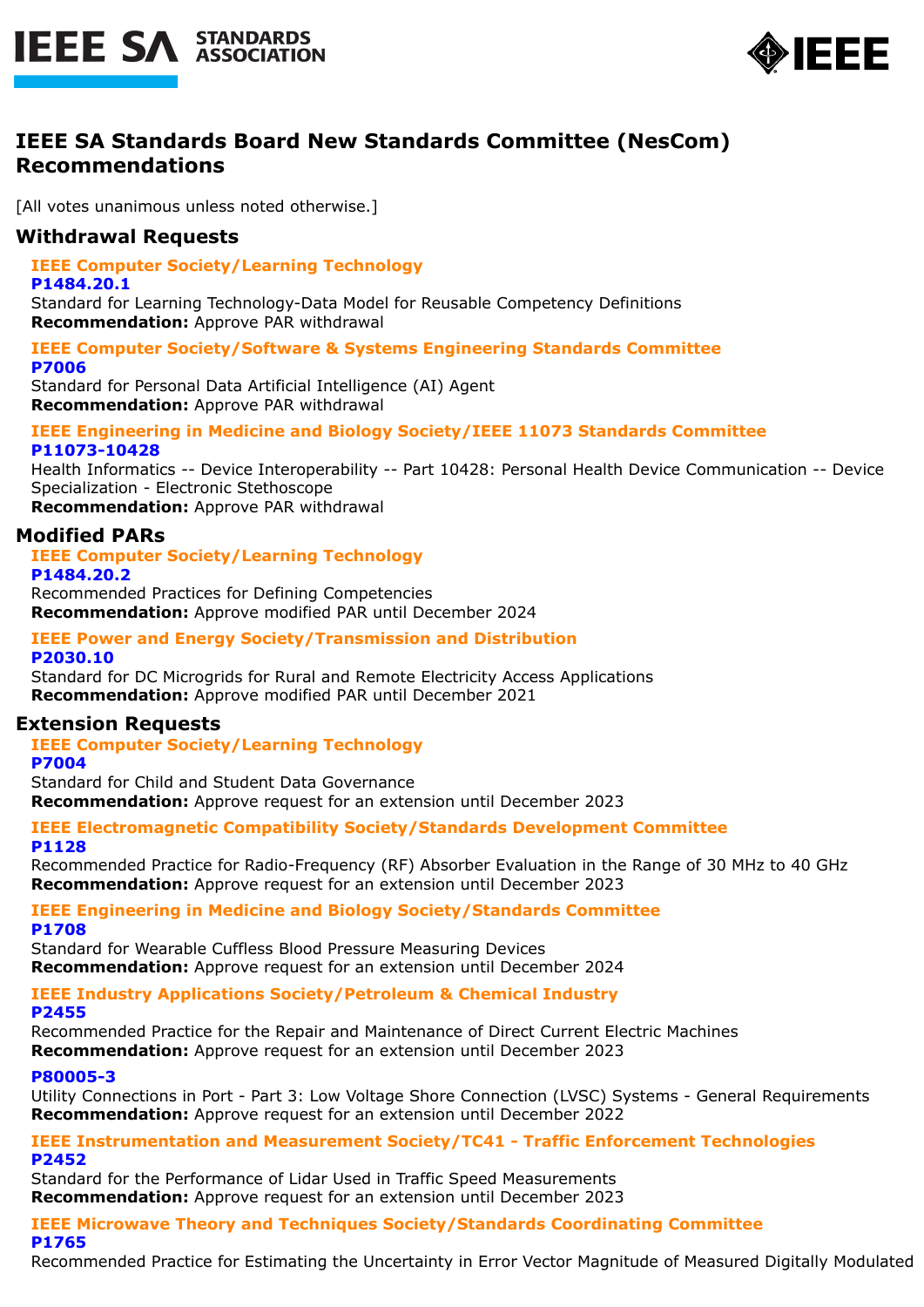Signals for Wireless Communications **Recommendation:** Approve request for an extension until December 2022

#### **IEEE Power and Energy Society/Electric Machinery P11**

Standard for Rotating Electric Machinery for Rail and Road Vehicles **Recommendation:** Approve request for an extension until December 2023

### **IEEE Power and Energy Society/Energy Development & Power Generation P1010**

Guide for Control of Hydroelectric Power Plants **Recommendation:** Approve request for an extension until December 2022

## **IEEE Power and Energy Society/Insulated Conductors**

#### **P1210**

Standard Tests for Determining Compatibility of Cable-Pulling Lubricants With Wire and Cable **Recommendation:** Approve request for an extension until December 2022

**IEEE Power and Energy Society/Power System Relaying and Control PC37.102**

### Guide for AC Generator Protection

**Recommendation:** Approve request for an extension until December 2022 (10 approve, 0 disapprove, 1 abstain)

### **PC37.233**

Guide for Power System Protection Testing **Recommendation:** Approve request for an extension until December 2022

### **IEEE Power and Energy Society/Substations**

#### **P2656**

Guide for Functional Specification of Voltage-Sourced Converter for HVDC Stations **Recommendation:** Approve request for an extension until December 2024

### **IEEE Power and Energy Society/Switchgear**

**PC37.68**

Standard Design, Test, and Application Requirements for Microprocessor-Based Controls of Distribution Padmount, Dry Vault, Wet Vault, and Polemount Switchgear Rated Above 1 kV and Up to and Including 38 kV **Recommendation:** Approve request for an extension until December 2023 (10 approve, 0 disapprove, 1 abstain)

### **PC37.301**

Standard for High-Voltage Switchgear (Above 1000 V) Test Techniques--Partial Discharge Measurements **Recommendation:** Approve request for an extension until December 2023 (9 approve, 0 disapprove, 2 abstain)

## **IEEE Power and Energy Society/Transmission and Distribution**

**P519**

Standard for Harmonic Control in Electric Power Systems

**Recommendation:** Approve request for an extension until December 2022

### **P1885**

Guide for Assessing, Measuring and Verifying Volt-Var Control Optimization on Distribution Systems **Recommendation:** Approve request for an extension until December 2022

### **IEEE Reliability Society/IEEE Reliability**

**P7009**

Standard for Fail-Safe Design of Autonomous and Semi-Autonomous Systems **Recommendation:** Approve request for an extension until December 2023

## **IEEE Robotics and Automation Society/Standing Committee for Standards**

**P1872.1**

Robot Task Representation

**Recommendation:** Approve request for an extension until December 2023

**IEEE SA Board of Governors/Corporate Advisory Group**

#### **P2779**

Guide for Assessment of Geological Stability of Transmission Corridors **Recommendation:** Approve request for an extension until December 2022

#### **IEEE Society on Social Implications of Technology/Social Implications of Technology Standards Committee P7012**

Standard for Machine Readable Personal Privacy Terms **Recommendation:** Approve request for an extension until December 2023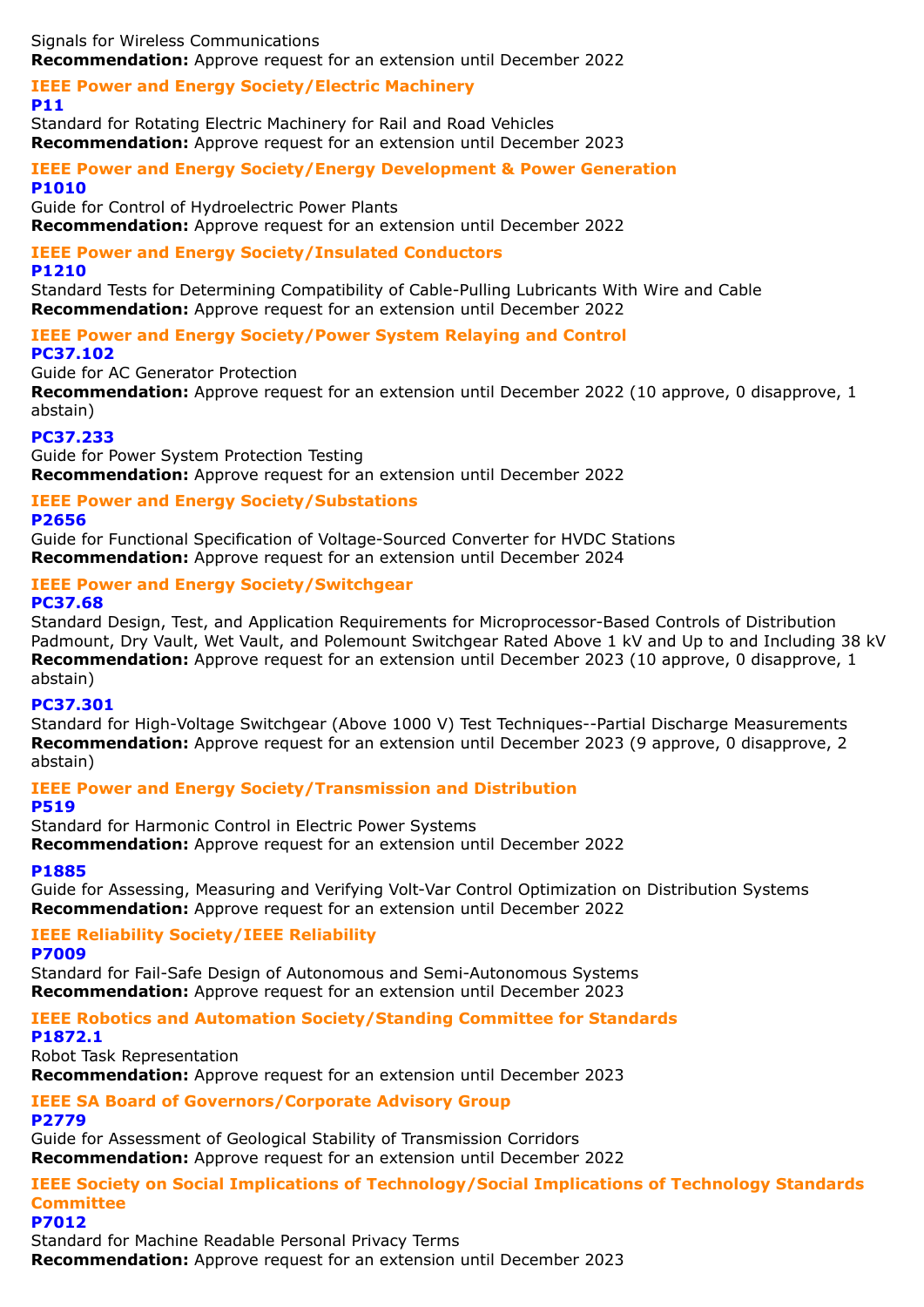## **New PARs**

#### **IEEE Computer Society/Artificial Intelligence Standards Committee P3123**

Standard for Artificial Intelligence and Machine Learning (AI/ML) Terminology and Data Formats **Recommendation:** Approve new PAR until December 2025

### **P3127**

Guide for an Architectural Framework for Blockchain-based Federated Machine Learning **Recommendation:** Approve new PAR until December 2025

### **P3128**

Recommended Practice for The Evaluation of Artificial Intelligence (AI) Dialogue System Capabilities **Recommendation:** Approve new PAR until December 2025

### **P3129**

Standard for Robustness Testing and Evaluation of Artificial Intelligence (AI)-based Image Recognition Service **Recommendation:** Approve new PAR until December 2025

#### **IEEE Computer Society/Data Compression Standards Committee P3122**

Standard for Data Processing and Compression Framework for Internet of Things **Recommendation:** Approve new PAR until December 2025

#### **IEEE Computer Society/Learning Technology P1484.20.3**

Standard Data Model for Sharable Competency Definitions **Recommendation:** Approve new PAR until December 2025

### **P2807.6**

Guide for K-12 Educational Knowledge Graphs **Recommendation:** Approve new PAR until December 2025

#### **IEEE Computer Society/Microprocessor Standards Committee P3120**

Standard for Quantum Computing Architecture **Recommendation:** Approve new PAR until December 2025

## **IEEE Computer Society/Smart Manufacturing Standards Committee**

#### **P3121**

Standard for Non-intrusive State Monitoring Framework for Embedded Devices in Industrial Control Systems (ICSs)

**Recommendation:** Approve new PAR until December 2025

## **IEEE Power and Energy Society/Transmission and Distribution**

### **P3132**

Guide for Application of Spacers and Spacer Dampers on Bundled Conductors **Recommendation:** Approve new PAR until December 2025

### **P3133**

Guide for Direct Current (DC) Ice-Melting Technology of Overhead Transmission Lines **Recommendation:** Approve new PAR until December 2025

### **P3134**

Guide for Drawing Regional Icing Maps for Overhead Transmission Lines **Recommendation:** Approve new PAR until December 2025

### **IEEE Society on Social Implications of Technology/Social Implications of Technology Standards Committee**

### **P7010.1**

Recommended Practice for Environmental Social Governance (ESG) and Social Development Goal (SDG) Action Implementation and Advancing Corporate Social Responsibility **Recommendation:** Approve new PAR until December 2025

## **IEEE Vehicular Technology Society/Intelligent Transportation Systems**

### **P3130**

Standard for Security Requirements and Testing Methods of Operating Systems in Connected Vehicles **Recommendation:** Approve new PAR until December 2025

## **PARs for the Revision of Standards**

**IEEE Engineering in Medicine and Biology Society/Standards Committee P2010**

Recommended Practice for Neurofeedback Systems

**Recommendation:** Approve PAR for the revision of a standard until December 2025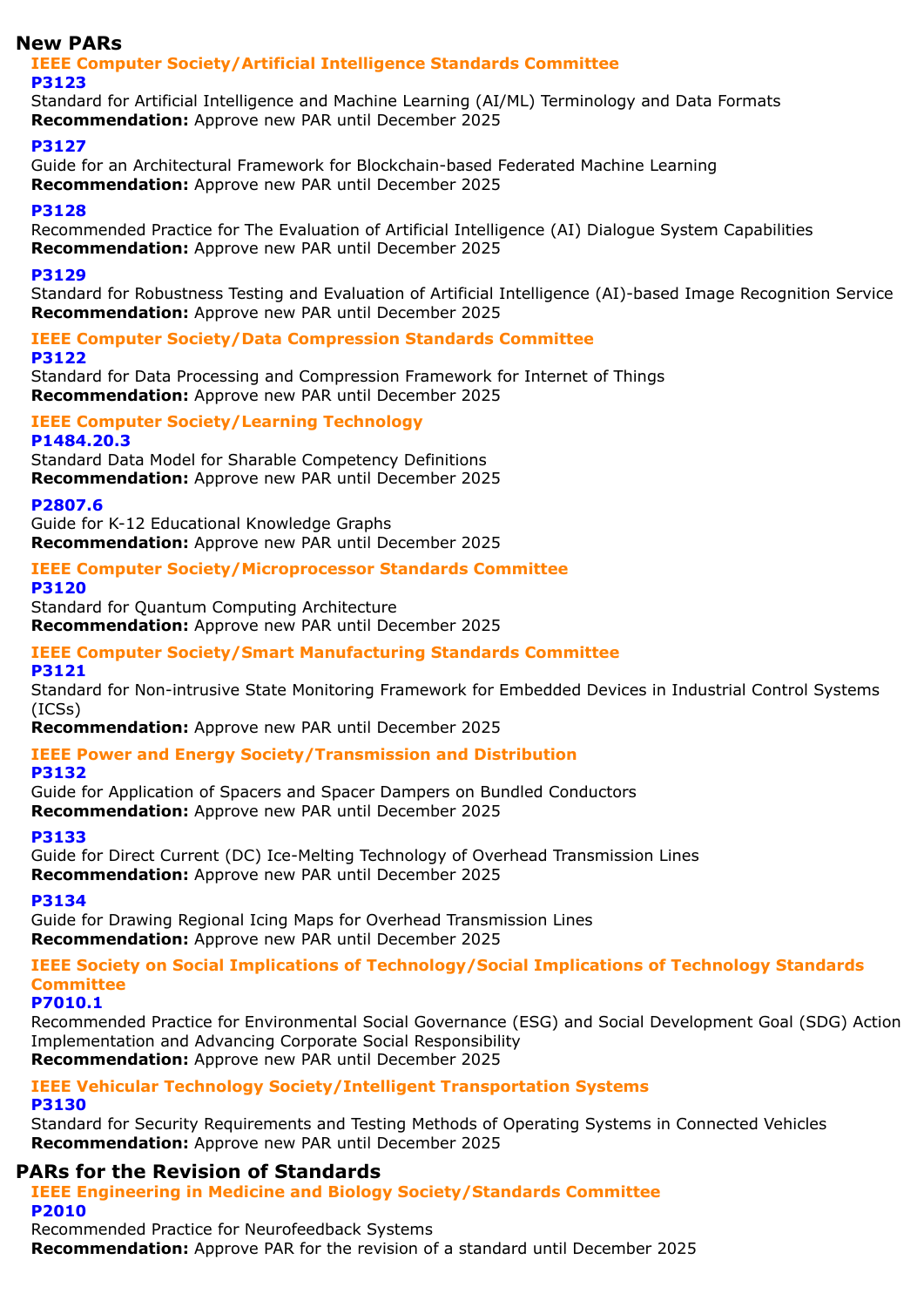#### **IEEE Power and Energy Society/Analytic Methods for Power Systems P1729**

Recommended Practice for Electric Power Distribution System Analysis **Recommendation:** Approve PAR for the revision of a standard until December 2025

# **IEEE Power and Energy Society/Transmission and Distribution**

### **P1036**

Guide for the Application of Shunt Power Capacitors **Recommendation:** Approve PAR for the revision of a standard until December 2025

### **P1829**

Guide for Conducting Corona Tests on Hardware for Overhead Transmission Lines and Substations **Recommendation:** Approve PAR for the revision of a standard until December 2025

#### **IEEE Vehicular Technology Society/Rail Transportation Standards Committee P1628**

Recommended Practice for Maintenance of Direct Current (DC) Overhead Contact Systems for Transit Systems **Recommendation:** Approve PAR for the revision of a standard until December 2025

**IEEE-SASB Coordinating Committees/SCC31 - Automatic Meter Reading and Energy Management**

#### **P1377**

Standard for Utility Industry Metering Communication Protocol Application Layer (End Device Data Tables) **Recommendation:** Approve PAR for the revision of a standard until December 2025

### **P1701**

Standard for Optical Port Communication Protocol to Complement the Utility Industry End Device Data Tables **Recommendation:** Approve PAR for the revision of a standard until December 2025

### **P1702**

Standard for Telephone Modem Communication Protocol to Complement the Utility Industry End Device Data Tables

**Recommendation:** Approve PAR for the revision of a standard until December 2025

### **P1703**

Standard for Local Area Network/Wide Area Network (LAN/WAN) Node Communication Protocol to Complement the Utility Industry End Device Data Tables

**Recommendation:** Approve PAR for the revision of a standard until December 2025 (10 approve, 0 disapprove, 1 abstain)